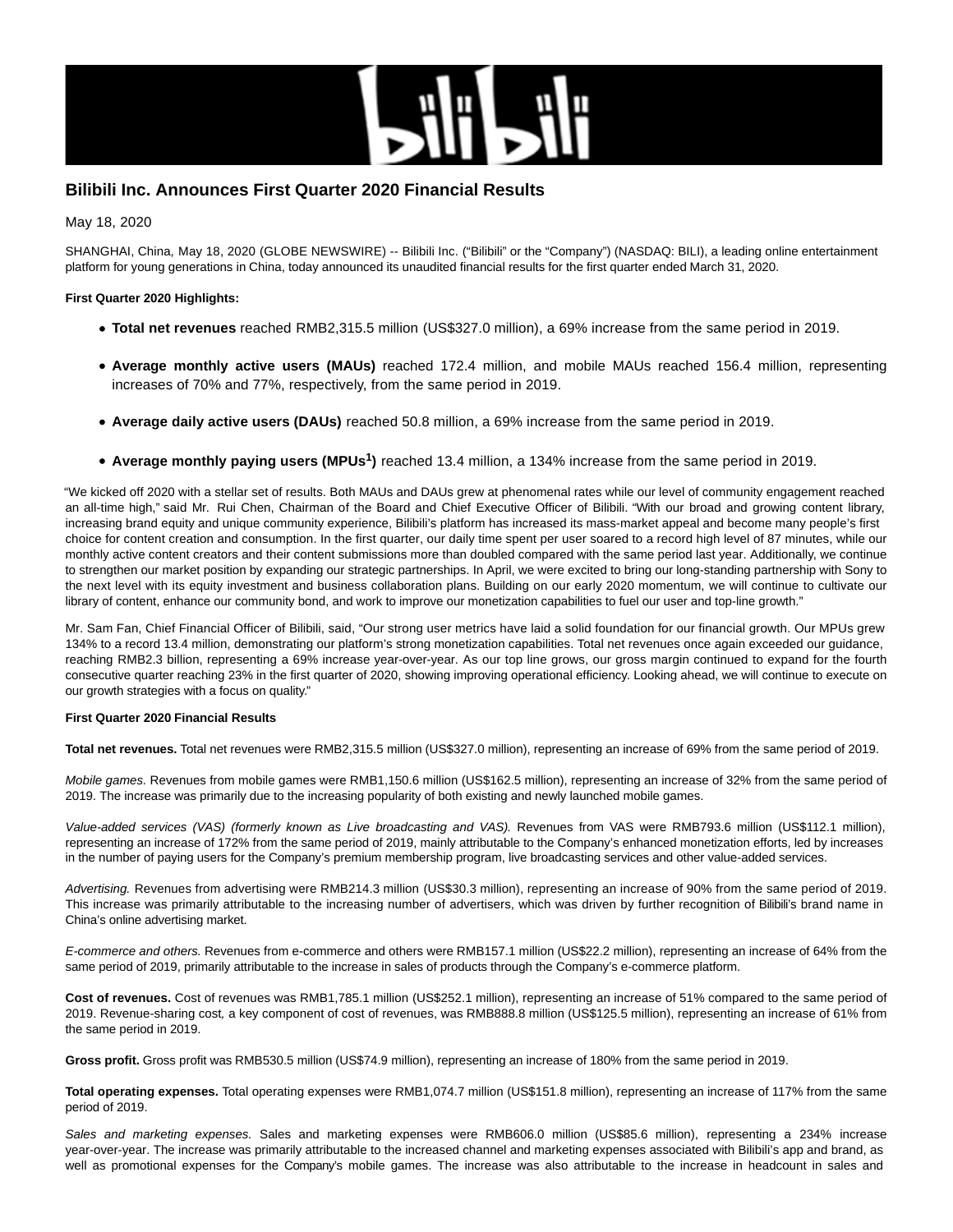marketing personnel.

General and administrative expenses. General and administrative expenses were RMB171.4 million (US\$24.2 million), representing a 33% increase year-over-year. The increase was primarily due to increased headcount in general and administrative personnel and increased share-based compensation expenses.

Research and development expenses. Research and development expenses were RMB297.3 million (US\$42.0 million), representing a 60% increase year-over-year. The increase was primarily due to increased headcount in research and development personnel.

**Loss from operations.** Loss from operations was RMB544.2 million (US\$76.9 million), compared to RMB306.7 million in the same period of 2019.

**Income tax expense.** Income tax expense was RMB9.4 million (US\$1.3 million), compared to RMB8.2 million in the same period of 2019.

**Net loss.** Net loss was RMB538.6 million (US\$76.1 million), compared to RMB195.6 million in the same period of 2019.

**Adjusted net loss2.** Adjusted net loss, which is a non-GAAP measure that excludes share-based compensation expenses and amortization expense related to intangible assets acquired through business acquisitions, was RMB474.6 million (US\$67.0 million), compared to RMB145.4 million in the same period of 2019.

**Basic and diluted EPS and adjusted basic and diluted EPS2**. Basic and diluted net loss per share were RMB1.62 (US\$0.23), compared to RMB0.60 in the same period of 2019. Adjusted basic and diluted net loss per share were RMB1.43 (US\$0.20), compared to RMB0.44 in the same period of 2019.

**Cash and cash equivalents, time deposits and short-term investments.** As of March 31, 2020, the Company had cash and cash equivalents, time deposits, as well as short-term investments of RMB7.9 billion (US\$1.1 billion), compared to RMB8.1 billion as of December 31, 2019.

### **Recent Development**

On April 9, 2020, the Company and Sony Corporation of America ("SCA") entered into a share purchase agreement. Pursuant to the agreement, SCA subscribed for 17,310,696 newly issued Class Z ordinary shares of the Company at a purchase price of US\$23.1071 per Class Z ordinary share, which was equivalent to US\$23.1071 per American Depositary Share ("ADS"). The deal was closed on April 9, 2020 and the Company received a total consideration of approximately US\$400 million. Upon the closing, SCA beneficially owned approximately 4.98% of the Company's total issued and outstanding shares.

### **Impact of COVID-19**

Among other things, the outbreak of COVID-19 has caused delays in the delivery of the merchandise sold on the Company's platform to the customers during the first quarter of 2020. The delivery has been gradually recovering in the second quarter of 2020. However, if the impact of COVID-19 is prolonged or worsens further, it may still disrupt the delivery. At the same time, the Company has taken measures to reduce the impact of this pandemic outbreak, including, upgrading its telecommuting system, monitoring its employees' health on a daily basis and optimizing its technology system to support potential growth in user traffic. The extent of the related impact on the Company's financial results and business outlook depends on the future developments of the global pandemic.

### **Outlook**

For the second quarter of 2020, the Company currently expects net revenues to be between RMB2.50 billion and RMB2.55 billion.

The above outlook is based on the current market conditions and reflects the Company's preliminary estimates, which are all subject to various uncertainties, including those related to the ongoing COVID-19 pandemic.

 $1$  The paying users are calculated by number of users who paid for games, live broadcasting, premium membership, Bilibili Comic and Maoer, after eliminating duplicates of users paid for multiple services other than users of Maoer. The Company adds the number of paying users of Maoer toward its total paying users without eliminating duplicates.

<sup>2</sup> Adjusted net loss and adjusted basic and diluted EPS are non-GAAP financial measures. For more information on non-GAAP financial measures, please see the section of "Use of Non-GAAP Financial Measures" and the table captioned "Unaudited Reconciliations of GAAP and Non-GAAP Results" set forth at the end of this press release.

#### **Conference Call**

The Company's management will host an earnings conference call at 9:00 PM U.S. Eastern time on May 18, 2020 (9:00 AM Beijing/Hong Kong time on May 19, 2020).

Details for the earnings conference call are as follows:

Event Title: Bilibili Inc. First Quarter 2020 Earnings Conference Call Conference ID: 9792667 Registration Link: <http://apac.directeventreg.com/registration/event/9792667>

All participants must use the link provided above to complete the online registration process in advance of the conference call. Upon registering, each participant will receive a set of participant dial-in numbers, an event passcode, and a unique registrant ID, which will be used to join the conference call.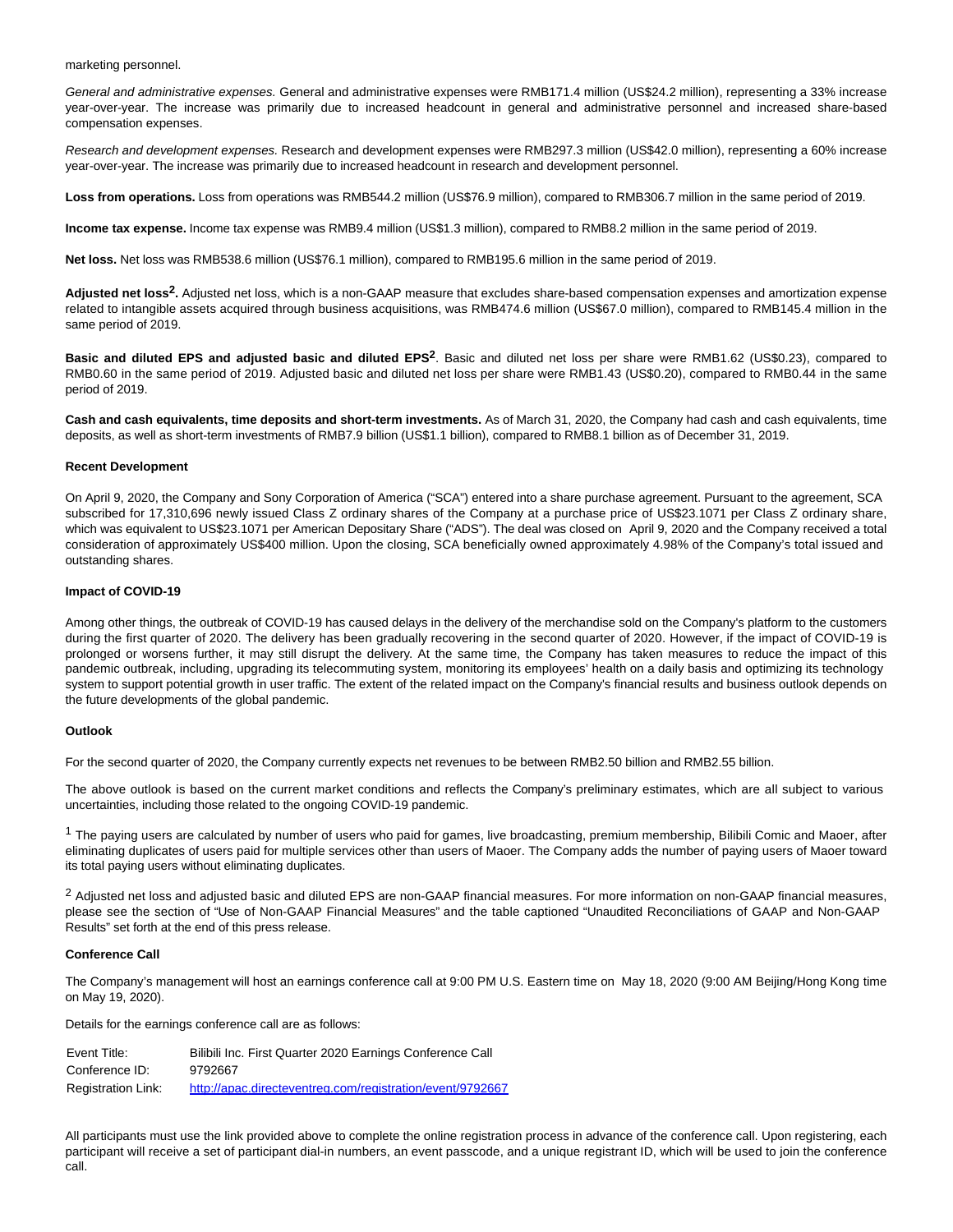Additionally, a live and archived webcast of the conference call and investor presentation will be available on the Company's investor relations website at [http://ir.bilibili.com.](https://www.globenewswire.com/Tracker?data=PVQsmF0l12Hzx7AZ-7ZbSRXLwa7E0zZo8KJ7FCTn7CG_joOxQuwY9HEN4Fsjpust4e2_npENKAcChxEruqwdYDzIKyPQLHL8c-mlPXqNA_4=)

A replay of the conference call will be accessible by phone two hours after the conclusion of the live call at the following numbers, until May 25, 2020:

| <b>United States:</b>       | +1-855-452-5696         |
|-----------------------------|-------------------------|
| International:              | $+61 - 2 - 8199 - 0299$ |
| Hong Kong:                  | 800-963-117             |
| China:                      | 400-632-2162            |
| Replay Access Code: 9792667 |                         |

### **About Bilibili Inc.**

Bilibili represents the iconic brand of online entertainment with a mission to enrich the everyday life of young generations in China. Bilibili is a full-spectrum online entertainment world covering a wide array of genres and media formats, including videos, live broadcasting and mobile games. Bilibili provides an immersive entertainment experience and high-quality content that caters to the evolving and diversified interests of its users and communities, and has built its platform based on the strong emotional connections of Bilibili's users to its content and communities.

For more information, please visit: [http://ir.bilibili.com.](https://www.globenewswire.com/Tracker?data=PVQsmF0l12Hzx7AZ-7ZbSRXLwa7E0zZo8KJ7FCTn7CFOVqZIMtroncn2K_rKJ8cCTTYSbe0i2unpQ8EI1sh0HMqR4yj7x3p2ovLuc8t6Lcw=)

### **Use of Non-GAAP Financial Measures**

The Company uses non-GAAP measures, such as adjusted net loss, adjusted net loss per share and per ADS, basic and diluted, in evaluating its operating results and for financial and operational decision-making purposes. The Company believes that the non-GAAP financial measures help identify underlying trends in its business by excluding the impact of share-based compensation expenses and amortization expense related to intangible assets acquired through business acquisitions, which are non-cash charges. The Company believes that the non-GAAP financial measures provide useful information about the Company's results of operations, enhance the overall understanding of the Company's past performance and future prospects and allow for greater visibility with respect to key metrics used by the Company's management in its financial and operational decision-making.

The non-GAAP financial measures are not defined under U.S. GAAP and are not presented in accordance with U.S. GAAP. The non-GAAP financial measures have limitations as analytical tools, and when assessing the Company's operating performance, cash flows or liquidity, investors should not consider them in isolation, or as a substitute for net loss, cash flows provided by operating activities or other consolidated statements of operations and cash flows data prepared in accordance with U.S. GAAP.

The Company mitigates these limitations by reconciling the non-GAAP financial measures to the most comparable U.S. GAAP performance measures, all of which should be considered when evaluating the Company's performance.

For more information on the non-GAAP financial measures, please see the table captioned "Unaudited Reconciliations of GAAP and Non-GAAP Results" set forth at the end of this press release.

### **Exchange Rate Information**

This announcement contains translations of certain RMB amounts into U.S. dollars ("US\$") at specified rates solely for the convenience of the reader. Unless otherwise stated, all translations from RMB to US\$ were made at the rate of RMB7.0808 to US\$1.00, the exchange rate on March 31, 2020 set forth in the H.10 statistical release of the Federal Reserve Board. The Company makes no representation that the RMB or US\$ amounts referred could be converted into US\$ or RMB, as the case may be, at any particular rate or at all.

#### **Safe Harbor Statement**

This announcement contains forward-looking statements. These statements are made under the "safe harbor" provisions of the U.S. Private Securities Litigation Reform Act of 1995. These forward-looking statements can be identified by terminology such as "will," "expects," "anticipates," "aims," "future," "intends," "plans," "believes," "estimates," "confident," "potential," "continue," or other similar expressions. Among other things, the Impact of COVID-19, Outlook and quotations from management in this announcement, as well as Bilibili's strategic and operational plans, contain forwardlooking statements. Bilibili may also make written or oral forward-looking statements in its periodic reports to the U.S. Securities and Exchange Commission, in its annual report to shareholders, in press releases and other written materials and in oral statements made by its officers, directors or employees to third parties. Statements that are not historical facts, including but not limited to statements about Bilibili's beliefs and expectations, are forward-looking statements. Forward-looking statements involve inherent risks and uncertainties. A number of factors could cause actual results to differ materially from those contained in any forward-looking statement, including but not limited to the following: the impact of the COVID-19 pandemic on the Bilibili's business, results of operations, financial condition, and stock price; Bilibili's strategies; Bilibili's future business development, financial condition and results of operations; Bilibili's ability to retain and increase the number of users, members and advertising customers, provide quality content, products and services, and expand its product and service offerings; competition in the online entertainment industry; Bilibili's ability to maintain its culture and brand image within its addressable user communities; Bilibili's ability to manage its costs and expenses; PRC governmental policies and regulations relating to the online entertainment industry, general economic and business conditions globally and in China and assumptions underlying or related to any of the foregoing. Further information regarding these and other risks is included in the Company's filings with the Securities and Exchange Commission. All information provided in this press release and in the attachments is as of the date of the press release, and the Company undertakes no duty to update such information, except as required under applicable law.

### **For investor and media inquiries, please contact:**

#### **In China:**

Bilibili Inc.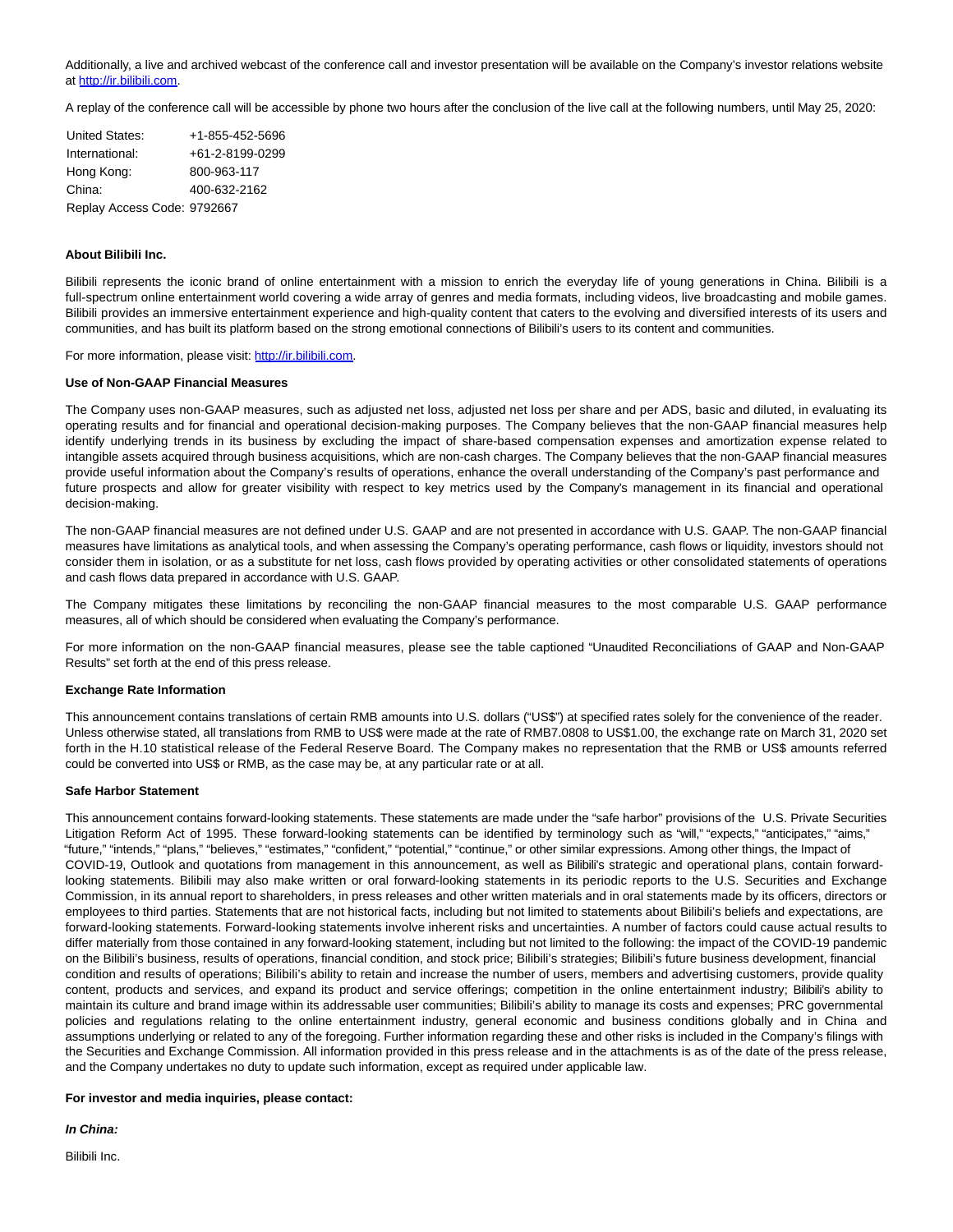Juliet Yang Tel: +86-21-2509 9255 Ext. 8523 E-mail: [ir@bilibili.com](mailto:ir@bilibili.com)

The Piacente Group, Inc. Emilie Wu Tel: +86-21-6039-8363 E-mail: [bilibili@tpg-ir.com](mailto:bilibili@tpg-ir.com)

## **In the United States:**

The Piacente Group, Inc. Brandi Piacente Tel: +1-212-481-2050 E-mail: [bilibili@tpg-ir.com](mailto:bilibili@tpg-ir.com)

# **BILIBILI INC.**

## **Unaudited Condensed Consolidated Statements of Operations**

### **(All amounts in thousands, except for share and per share data)**

|                                                           |               | For the Three Months Ended |                        |               |  |
|-----------------------------------------------------------|---------------|----------------------------|------------------------|---------------|--|
|                                                           | March 31,     |                            | December 31, March 31, |               |  |
|                                                           | 2019          | 2019                       | 2020                   |               |  |
|                                                           | <b>RMB</b>    | <b>RMB</b>                 | <b>RMB</b>             |               |  |
| Net revenues:                                             |               |                            |                        |               |  |
| Mobile games                                              | 873,455       | 871,365                    | 1,150,613              |               |  |
| Value-added services                                      |               |                            |                        |               |  |
| (formerly known as Live broadcasting and VAS)             | 291,652       | 570,860                    | 793,553                |               |  |
| Advertising                                               | 112,499       | 289,595                    | 214,266                |               |  |
| E-commerce and others                                     | 95,901        | 275,949                    | 157,103                |               |  |
| <b>Total net revenues</b>                                 | 1,373,507     | 2,007,769                  | 2,315,535              |               |  |
| <b>Cost of revenues</b>                                   | (1, 184, 191) | (1,609,854)                | (1,785,071)            |               |  |
| Gross profit                                              | 189,316       | 397,915                    | 530,464                |               |  |
| <b>Operating expenses:</b>                                |               |                            |                        |               |  |
| Sales and marketing expenses                              | (181, 487)    | (413, 166)                 | (605, 957)             |               |  |
| General and administrative expenses                       | (128, 487)    | (159, 524)                 | (171, 377)             |               |  |
| Research and development expenses                         | (186, 075)    | (245, 168)                 | (297, 335)             | $\mathcal{L}$ |  |
| <b>Total operating expenses</b>                           | (496,049      | (817, 858)                 | (1,074,669)            | $\lambda$     |  |
| Loss from operations                                      | (306, 733)    | (419, 943)                 | (544, 205)             | $\lambda$     |  |
| Other income/(expenses):                                  |               |                            |                        |               |  |
| Investment income/(loss), net                             | 82,047        | (418)                      | (26, 481)              | $\mathcal{C}$ |  |
| Interest income                                           | 24,407        | 36,386                     | 26,652                 |               |  |
| Interest expense                                          |               | (14, 858)                  | (15, 172)              | $\mathcal{L}$ |  |
| Exchange (losses)/gains                                   | (2, 101)      | (3,201)                    | ) 12,710               |               |  |
| Others, net                                               | 14,930        | 21,749                     | 17,333                 |               |  |
| Total other income, net                                   | 119,283       | 39,658                     | 15,042                 |               |  |
| Loss before income tax                                    | (187, 450)    | ) (380,285                 | (529, 163)             | $\lambda$     |  |
| Income tax                                                | (8, 188)      | (6,926)                    | (9,392)                |               |  |
| <b>Net loss</b>                                           | (195, 638)    | ) (387,211                 | (538, 555)             |               |  |
| Accretion to redeemable noncontrolling interests          |               |                            | (1,270)                | $\mathcal{E}$ |  |
| Net loss attributable to noncontrolling interests         | 9,678         | 4,370                      | 4,584                  |               |  |
| Net loss attributable to the Bilibili Inc.'s shareholders | (185, 960)    | ) (382,841                 | (535, 241)             | $\lambda$     |  |
|                                                           |               |                            |                        |               |  |
| Net loss per share, basic                                 | (0.60)        | (1.17)                     | (1.62)                 |               |  |
| Net loss per ADS, basic                                   | (0.60)        | (1.17)                     | (1.62)                 |               |  |
| Net loss per share, diluted                               | (0.60)        | (1.17)                     | (1.62)                 |               |  |
| Net loss per ADS, diluted                                 | (0.60)        | (1.17)                     | (1.62)                 | $\lambda$     |  |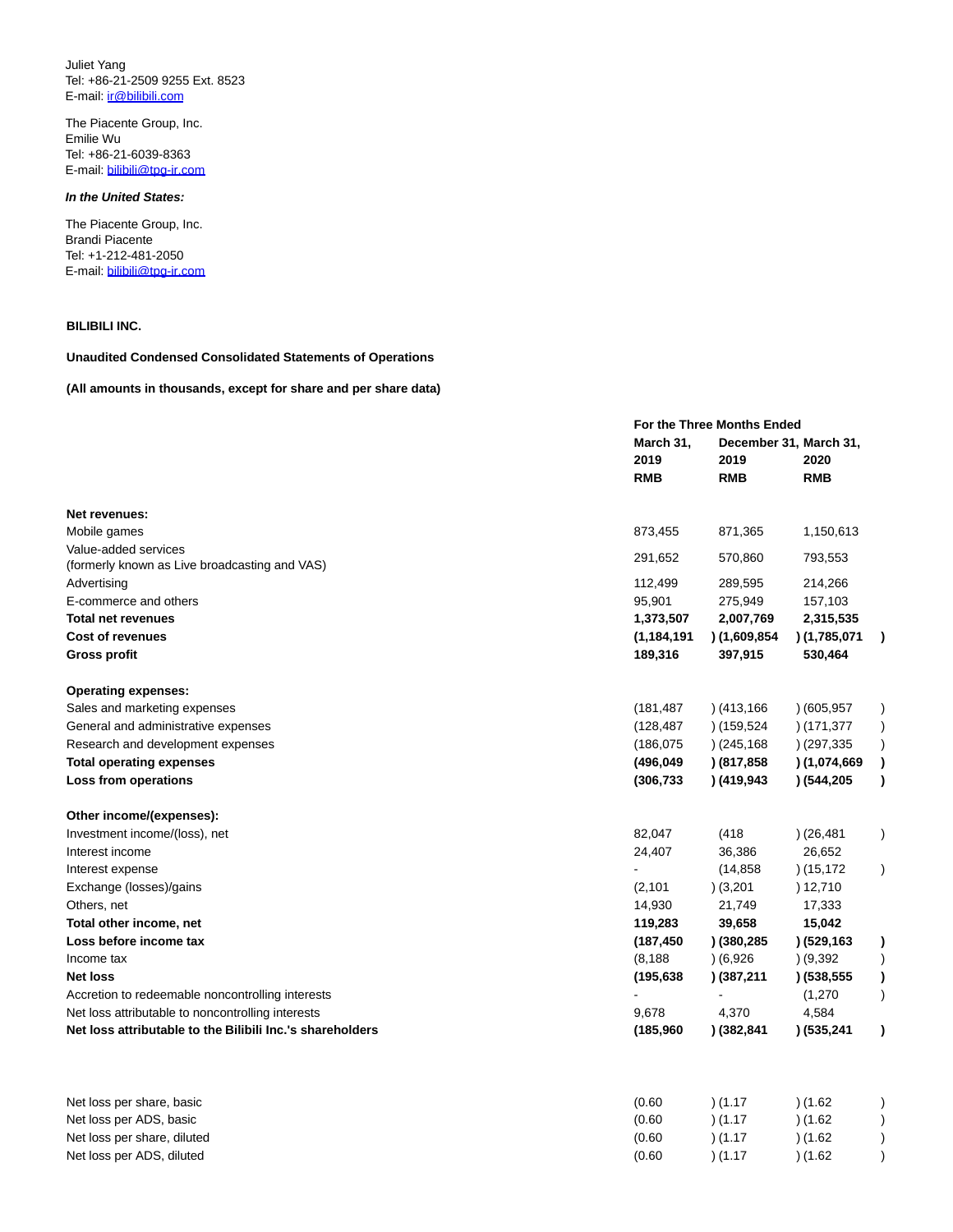Weighted average number of ordinary shares, basic Weighted average number of ADS, basic Weighted average number of ordinary shares, diluted Weighted average number of ADS, diluted

| 311,841,813 | 327.692.893 | 329,443,167 |
|-------------|-------------|-------------|
| 311.841.813 | 327.692.893 | 329.443.167 |
| 311.841.813 | 327.692.893 | 329.443.167 |
| 311.841.813 | 327.692.893 | 329.443.167 |

The accompanying notes are an integral part of this press release.

## **BILIBILI INC.**

# **NOTES TO UNAUDITED FINANCIAL INFORMATION**

## **(All amounts in thousands, except for share and per share data)**

|                                                | For the Three Months Ended |                                              |                                 |
|------------------------------------------------|----------------------------|----------------------------------------------|---------------------------------|
|                                                | March 31,                  | <b>December</b><br>31,<br>2019<br><b>RMB</b> | March 31,<br>2020<br><b>RMB</b> |
|                                                | 2019                       |                                              |                                 |
|                                                | <b>RMB</b>                 |                                              |                                 |
|                                                |                            |                                              |                                 |
| Share-based compensation expenses included in: |                            |                                              |                                 |
| Cost of revenues                               | 5.074                      | 5.715                                        | 6.875                           |
| Sales and marketing expenses                   | 3,122                      | 3,945                                        | 6,759                           |
| General and administrative expenses            | 13,225                     | 16,287                                       | 26,416                          |
| Research and development expenses              | 13.827                     | 15.607                                       | 15,474                          |
| <b>Total</b>                                   | 35.248                     | 41,554                                       | 55,524                          |

# **BILIBILI INC.**

# **Unaudited Condensed Consolidated Balance Sheets**

**(All amounts in thousands, except for share and per share data)**

|                                      | <b>December</b><br>31, | March 31,<br>2020 |  |
|--------------------------------------|------------------------|-------------------|--|
|                                      | 2019                   |                   |  |
|                                      | <b>RMB</b>             | <b>RMB</b>        |  |
| <b>Assets</b>                        |                        |                   |  |
| Current assets:                      |                        |                   |  |
| Cash and cash equivalents            | 4,962,660              | 4,445,249         |  |
| Time deposits                        | 1,844,558              | 1,312,445         |  |
| Accounts receivable, net             | 744,845                | 585,123           |  |
| Prepayments and other current assets | 1,511,191              | 1,701,327         |  |
| Short-term investments               | 1,260,810              | 2,189,268         |  |
| <b>Total current assets</b>          | 10,324,064             | 10,233,412        |  |
| Non-current assets:                  |                        |                   |  |
| Property and equipment, net          | 516.087                | 481,090           |  |
| Production cost, net                 | 443,533                | 495,806           |  |
| Intangible assets, net               | 1,657,333              | 1,815,081         |  |
| Deferred tax assets                  | 10,479                 | 11,710            |  |
| Goodwill                             | 1,012,026              | 1,012,026         |  |
| Long-term investments, net           | 1,251,129              | 1,446,164         |  |
| Other long-term assets               | 301,916                | 276,318           |  |
| <b>Total non-current assets</b>      | 5,192,503              | 5,538,195         |  |
| <b>Total assets</b>                  | 15,516,567             | 15,771,607        |  |
| <b>Liabilities</b>                   |                        |                   |  |
| <b>Current liabilities:</b>          |                        |                   |  |
| Accounts payable                     | 1,904,042              | 2,132,377         |  |
|                                      |                        |                   |  |